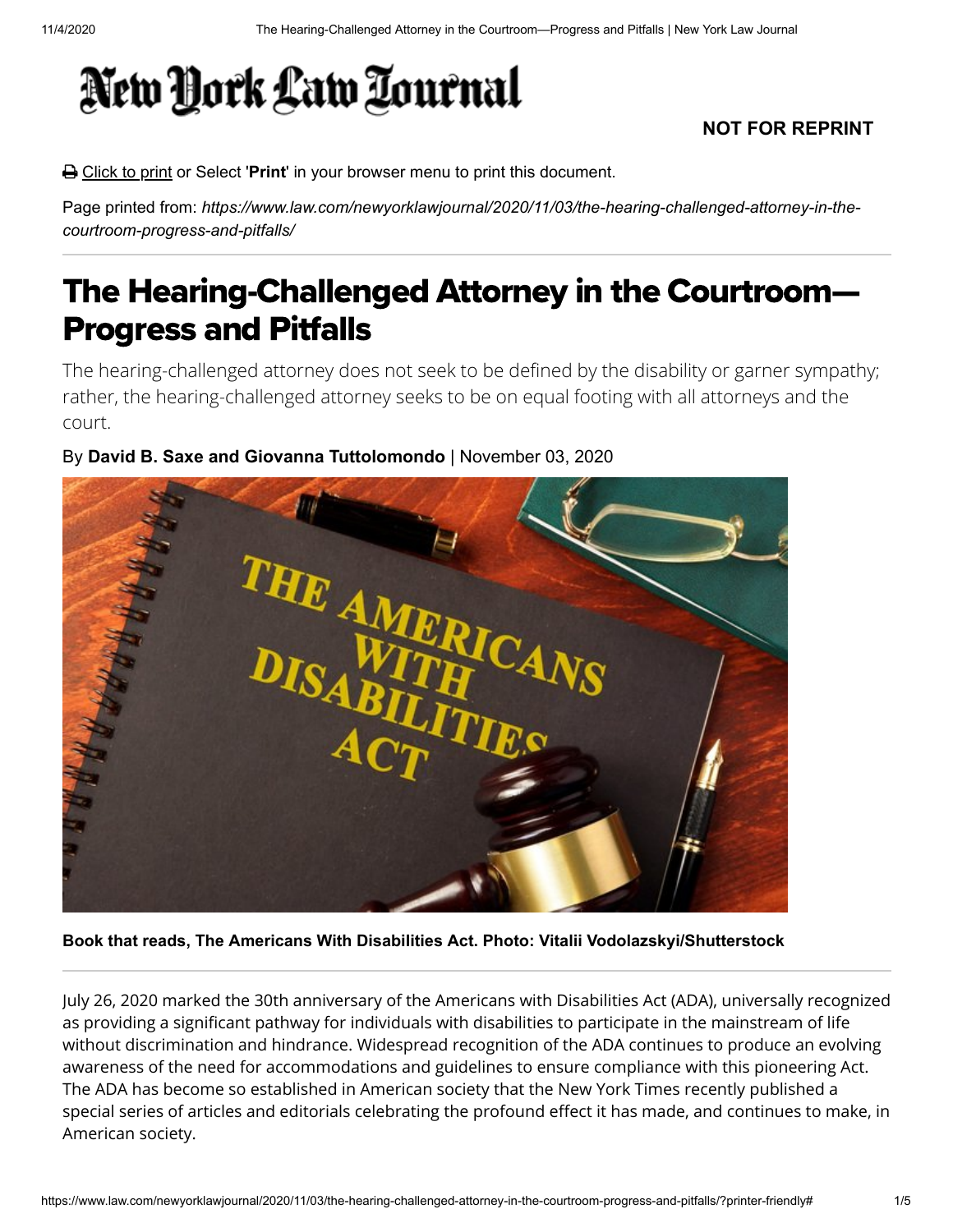Within the vast spectrum of daily life activities, significant advances have been made to further the intent behind the ADA, from the installation of wheelchair ramps and elevators, to the availability of sign language interpreters. However, with the ADA comes a greater awareness: Not all disabilities fall squarely within the categories contemplated by the statute. To this end, awareness of disabilities is not enough: There must be unremitting progress in the manner through which disabilities are recognized, appreciated and accommodated.

There are instances where an individual with a particular disability, which often is not immediately conspicuous, simply cannot benefit from the most-recognized accommodation prescribed by the ADA. Take, for instance, a hearing-impaired, hard-of-hearing (HOH) or deaf attorney [collectively, hearing-challenged attorney] in the courtroom.

Research on the number of individuals with hearing loss yields diverse results. According to one website [\(https://infoguides.rit.edu/c.php?g=380750&p=2706325\), an estimated 11 million individuals in the Unite](https://infoguides.rit.edu/c.php?g=380750&p=2706325)d States have hearing loss. According to Gallaudet University, a university for the deaf and hard of hearing, however, the number of individuals in the United States with hearing loss must be qualified depending on the manner in which a person regards his or her own hearing loss. According to Gallaudet University:

[I]f everyone who has any kind of "trouble" with their hearing is included then anywhere from 37 to 140 out of every 1,000 people in the United States have some kind of hearing loss, with a large share being at least 65 years old.

See Snapshot of Deaf and Hard of Hearing People, Postsecondary Attendance and Unemployment (https://www.gallaudet.edu/office-of-international-affairs/demographics/deaf-employment-reports), Gallaudet University.

Hearing "trouble," then, may include slight, moderate, severe, self-labeled or unnoticed hearing impairment. Indeed, according to the publication by Gallaudet University: "Again, we emphasize that these estimates are based upon self-reported (or informant-reported) hearing trouble and not on independent audiometric measurements." Id.

It is equally challenging to estimate the number of hearing-challenged attorneys in the United States. According to the Deaf and Hard of Hearing Bar Association [DHHBA], in a publication dated Dec. 3, 2019 (http://www.deafbar.org/2019/12/03/third-group-of-deaf-and-hard-of-hearing-attorneys-to-be-sworn-into[united-states-supreme-court-bar/\), by Dec. 11, 2019, 34 deaf and hard of hearing attorneys, all members o](http://www.deafbar.org/2019/12/03/third-group-of-deaf-and-hard-of-hearing-attorneys-to-be-sworn-into-united-states-supreme-court-bar/)f the DHHBA, will have been sworn into the Bar of the U.S. Supreme Court.

The Supreme Court provided American Sign Language (ASL) interpreters and realtime captioning (also known as Communication Access Realtime Translation, or CART) for the swearing-in ceremony.

So significant was the admission of the deaf and hard of hearing attorneys that, according to a publication in US News on April 20, 2016 (https://www.usnews.com/news/articles/2016-04-20/john-roberts-uses-signlanguage-to-swear-in-deaf-and-hard-of-hearing-lawyers):

CHIEF JUSTICE JOHN Roberts made history today—and he didn't have to say a word.

From the Supreme Court bench, Roberts signed, "Your motion is granted" in American Sign Language to [welcome a dozen deaf and hard-of-hearing lawyers Tuesday to the Supreme Court bar, Reuters](http://www.reuters.com/article/us-usa-court-deaf-idUSKCN0XG2TH) (http://www.reuters.com/article/us-usa-court-deaf-idUSKCN0XG2TH) reports.

As expressed by Rachel Arfa, President of the DHHBA, in the Dec. 3, 2019 publication [\(http://www.deafbar.org/2019/12/03/third-group-of-deaf-and-hard-of-hearing-attorneys-to-be-sworn-into](http://www.deafbar.org/2019/12/03/third-group-of-deaf-and-hard-of-hearing-attorneys-to-be-sworn-into-united-states-supreme-court-bar/)united-states-supreme-court-bar/) of the DHHBA: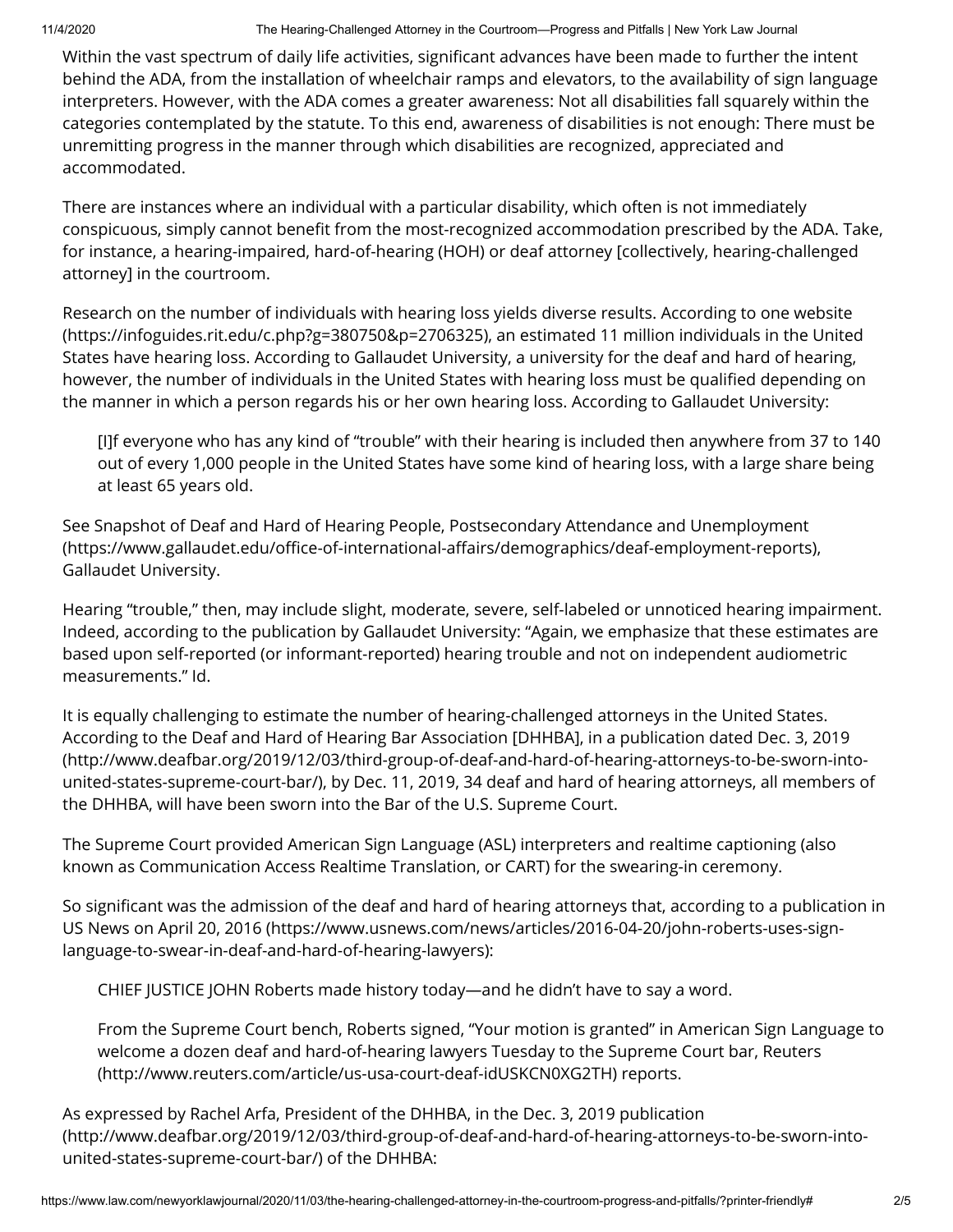"Deaf and hard of hearing attorneys often have to navigate through barriers to succeed in their careers, and having them stand up in front of the greatest court of the land to be admitted is a significant and symbolic gesture for our members."

Among those formidable barriers are those in the courtroom.

A hearing-challenged attorney may be assisted, and communicate by, lip reading, ASL, CART, hearing aids, cochlear implants or enhanced auditory tools. The manner by which a hearing-challenged individual experiences, and adapts to daily life activities is as diverse as the hearing disability itself; even the drafters of the ADA could not have envisioned the variability of this disability. In turn, there is no "one-size-fits all" manner by which to accommodate the hearing-challenged attorney.

Within the courtroom, the hearing-challenged attorney faces enormous obstacles. During oral argument, at a counsel table positioned far from the bench, the hearing-challenged attorney will often not hear the judge. This struggle is further compounded by the judge's level of articulation, presence of facial hair [for those who lip-read], the current requirement of facial coverings due to the COVID-19 crisis, accents and speech volume. Indeed, there are also instances where the judge may be hearing-challenged.

For the attorney who does not communicate by ASL, the recourse is to continuously request repetition by the judge, often to the frustration of the court, which deals with volume and time limitations each day; sometimes, despite repetition, the attorney will still not be able to hear. Where the attorney communicates by ASL, interpreters may not be readily available, thereby delaying court proceedings.

Where a hearing-challenged attorney is conducting a trial, difficulty may be presented if the witness box is far away from where the hearing-challenged attorney is seated. The hearing-challenged attorney must simultaneously work to "hear" and mentally process what the witness is saying, take notes, be able to quickly voice objections to inappropriate questioning by opposing counsel and block out distractions from the gallery. For the attorney who is assisted by ASL, there is an added task of keeping eyes on the interpreter. For the attorney who does not use ASL, questioning and testimony is sometimes interrupted by a request for repetition.

During oral arguments before the Appellate Term and Appellate Division, the hearing-challenged attorney must focus on hearing and processing questioning by a panel of Justices, often at a fast-paced speed with overlapping communication, with the added pressure of the assignment of time slots designated for oral arguments.

Where an attorney relies upon hearing aids, background noise, such as the slight flipping of a legal pad page, can pose a significant distraction. The hearing-challenged attorney, who is trained to advocate, anticipate, perform and observe the courtroom, often becomes frustrated with the distractions and hindrances in the courtroom. Also not to be discounted is the hearing-challenged attorney's perception of stigma attached to the disability and the necessity to balance personal insecurity with the need to mask this insecurity. This frustration often extends to the court staff, witnesses, other attorneys and juries who must adapt to, and accommodate, the hearing-challenged attorney's unusual presentation. The term "unusual," is not intended to disparage the hearing-challenged attorney; rather, it is unusual, if not uncommon, to have a significant number of hearing-challenged attorneys in the courtroom at a given time, making the legal experience extraordinary if not challenging.

The foregoing does not represent every challenge faced by the hearing-challenged attorney; it does, however, reinforce the notion that not every current, recognized accommodation [such as ASL interpreters, CART or enhanced auditory tools] will always be effective. In addition, although the New York State Court System readily accommodates those with disabilities, even the currently recognized accommodations may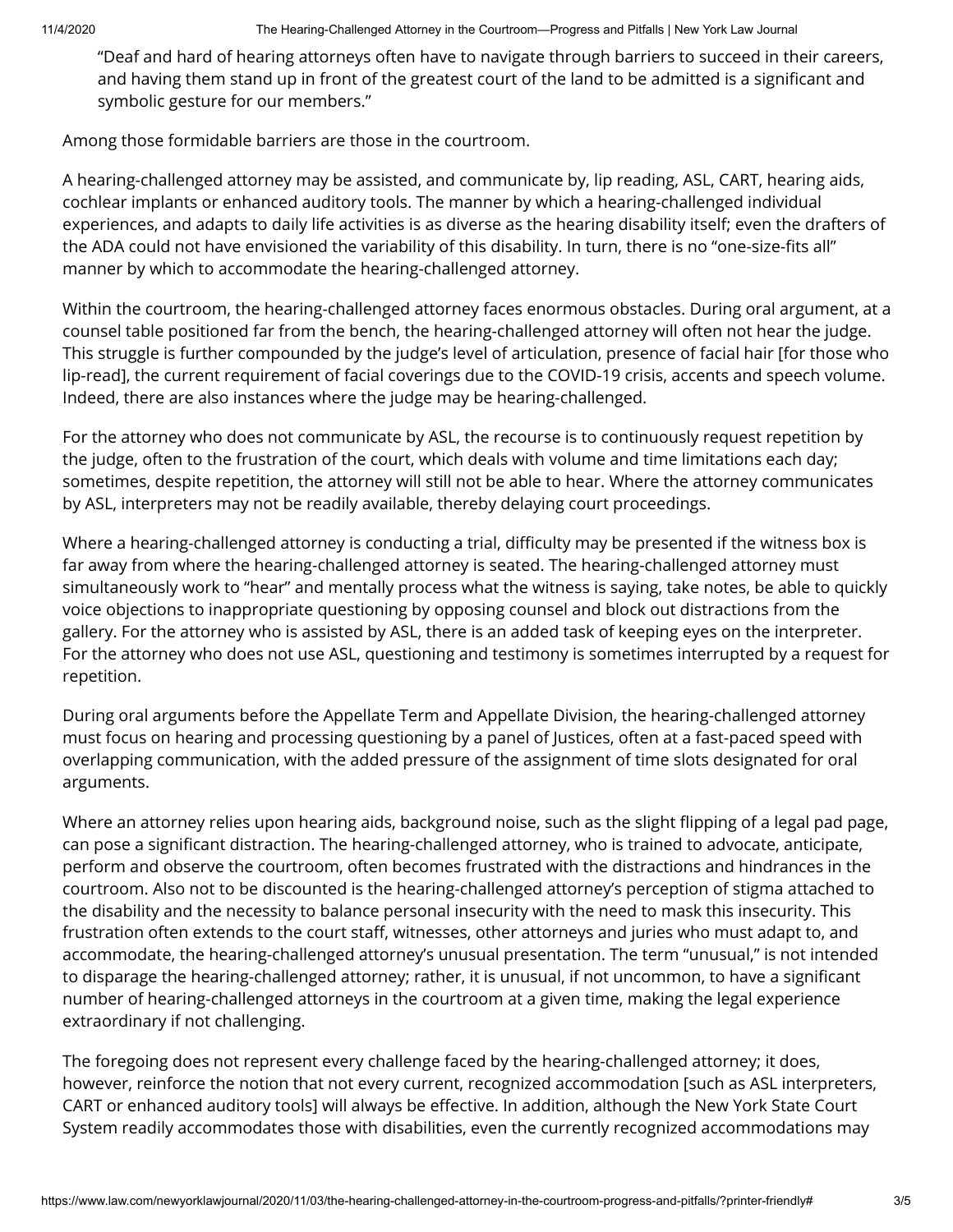not always be readily available to the courtroom attorney due to, for instance, available supply of the accommodation or time constraints in procuring the accommodation. See New York Unified Court System, [About the Americans With Disabilities Act \(http://ww2.nycourts.gov/Accessibility/index.shtml\).](http://ww2.nycourts.gov/Accessibility/index.shtml)

Further, according to the New York State Unified Court System:

Many accommodations can be made based on the information you give in your request. If the court can provide the accommodation you requested, you will be notified by court personnel, or by the judge or judicial officer hearing your case.

Sometimes, however, the court may need to know more about your disability to help it understand what a reasonable accommodation might be. If so, you may be asked to provide additional information. To the extent possible, your accommodation request and any information you provide will remain confidential."

See New York State Unified Court System, How Court Users Can Obtain Accommodations (http://www.nycourts.gov/accessibility/courtusers\_guidelines.shtml) (emphasis added).

Thus, although accommodation within the court system is provided, the court may require additional information about the extent of the disability. The court should be informed, for instance, if the attorney utilizes ASL or CART, if certain courtrooms provide better acoustic settings (microphones, reductions in echoes) or if the hearing-challenged attorney requires additional time during oral arguments (for instance, an additional minute or two allocated into the oral argument time in order to account for delays in ASL and CART transcription). On the day of the legal proceeding, at the outset, the hearing-challenged attorney should advise the judge and the court staff of his or her hearing impairment in order to raise awareness of anticipated requests for repetition or lags in time while the attorney is processing communication(s).

There should also be innovation in the manner by which the court, its staff and opposing counsel independently appreciates the hearing-challenged attorney's obstacles. Often, the solution may be as simple as allowing the hearing-challenged attorney to sit closer to the bench, witness box or jury box; at other times, affording the hearing-challenged attorney an extra few seconds to process communications may make the difference.

For many hearing-challenged attorneys, legal proceedings are a gamble, akin to a card game. A hearingchallenged attorney may "risk it all," without accommodation, hoping that the courtroom acoustics are just right, that a judge will be reasonable and sensitive to the disability, that witnesses are articulate and that opposing counsel is empathetic. For those who choose to gamble, the intention is to draw as little attention to the disability as possible.

Other hearing-challenged attorneys, however, will confidently request accommodation, be upfront with their disability and requirements but still, based on the mechanism and nature of the disability, struggle.

Ultimately, the best manner of accommodation may vary based on the individual attorney; still, the effectiveness of accommodation is dependent on trial and error. For this reason, courts may benefit from training or continuing legal education classes on accommodation or annual forums where hearingchallenged attorneys, ADA coordinators, judges and court staff can openly discuss issues faced in the courtroom and suggest improved procedures. In addition, organizations for the deaf and hard of hearing may be able to provide invaluable insight to the court system because these organizations possess heightened awareness of challenges specific to the hearing-challenged [for example, mandatory maskwearing as a result of the COVID-19 crisis has impeded those who rely on lip-reading; perhaps a clear facial covering may be used instead].